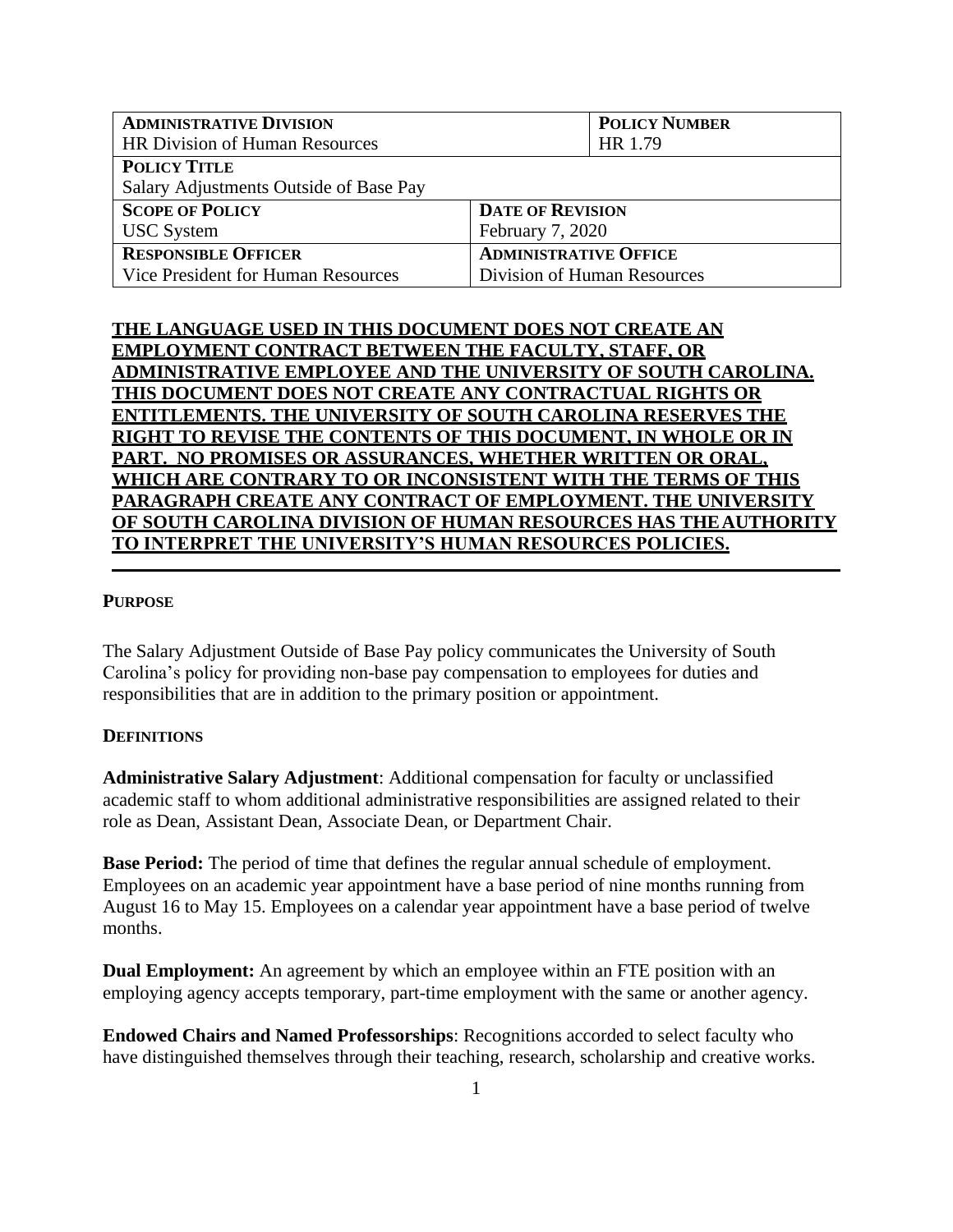Stipends and other perquisites may accompany the award of an endowed chair or named professorship. Policies and procedures addressing the appointment and review of endowed chairs and named professorships are provided in university policy ACAF 1.21 Appointment and Review of Endowed Chairs and Named Professorships.

**Faculty Overload**: additional teaching assignment given to an FTE or RGP/TL faculty member beyond their standard teaching load but within their discipline and within their home department.

**Grant Salary Adjustment**: Additional compensation for an employee for duties that are funded by a grant and are not considered part of the employee's base appointment.

**Market or Geographic Differential Pay**: Additional compensation for an employee where the employee may live and work in a market or region that has a higher cost of living.

**Supplement:** Any compensation, excluding travel reimbursement, from an affiliated public charity, foundation, clinical faculty practice plan, or other public source or from a private source that is not part of the employee's base pay. (This definition references salary supplements that are not paid through the University's HR/Payroll system and that are reported annually to the Division of Human Resources.)

**Special Assignment Pay**: Additional compensation for an employee who undertakes specified additional duties for a limited period of time, but with an anticipated duration of longer than one year.

**Temporary Salary Adjustment**: Compensation not included in an employee's base salary that is awarded for a limited period of time, not to exceed one year.

**University Affiliated Foundation Salary Adjustments:** Salary adjustments which are funded through the University of South Carolina Educational Foundation or other affiliated foundations.

### **POLICY STATEMENT**

This document describes the University of South Carolina Salary Adjustment Outside of Base Pay policy, defines the types of adjustments, identifies who is eligible and provides other relevant information, pursuant to regulations of the South Carolina Division of State Human Resources.

Salary adjustments may be considered appropriate under the following circumstances:

- for the assignment of significant, but temporary, additional duties of greater institutional responsibility for a specific period of time, excluding dual employment;
- for endowed chairs and named professorships;
- for salary adjustments approved by university affiliated foundation boards and paid by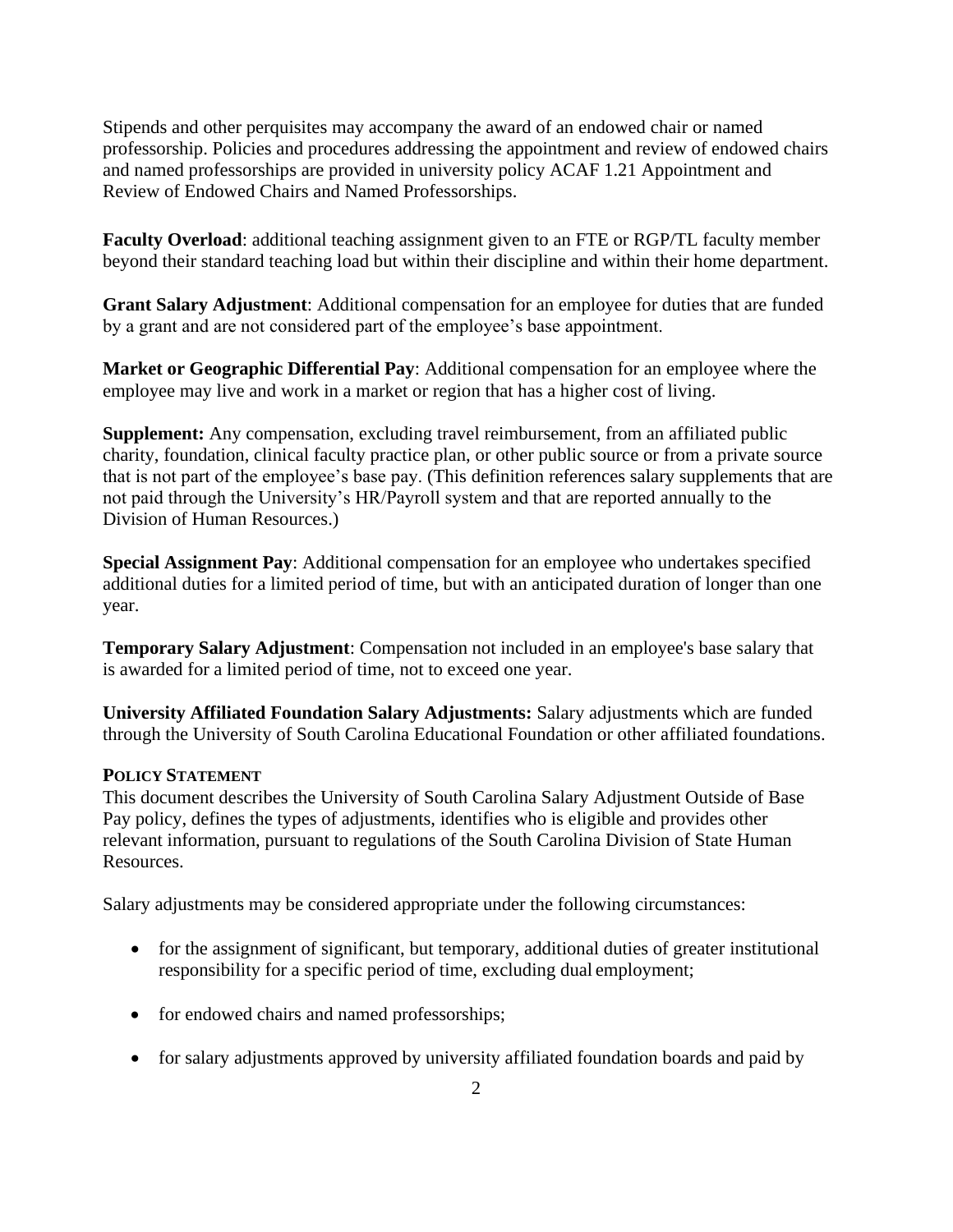the foundation; or

- for unclassified Athletics Department coaches pursuant to employment agreements approved in accordance with university policies and procedures.
- for employees performing duties that are funded by a grant and are not considered part of the employee's base appointment; or
- when an employee lives and works in a market or region that has a higher cost of living.

Salary adjustments are not part of an employee's base salary and must be removed when the circumstances warranting the adjustment no longer apply.

Salary adjustments cannot be retroactive and will not be effective until all necessary approvals have been obtained.

Temporary Salary Adjustments may not be more than one year in length. Requests for renewal of Temporary Salary Adjustments are subject to review and approval by the Division of Human Resources.

Grant Salary Adjustments must be paid in accordance with university policies for non-base pay and also meet all requirements established by the sponsoring agency regarding additional compensation, including, but not limited to, sponsor approvals. Units are to coordinate with Sponsored Award Management (SAM) to ensure compliance with sponsoring agency requirements.

When significant additional duties of greater responsibility become a constant part of an employee's position, the employee must be compensated through regular university procedures instead of through salary adjustments.

### A. Eligibility

- 1. Eligibility for Endowed Chair and Named Professorships is defined in ACAF 1.21 Appointment and Review of Endowed Chairs and Named Professorships.
- 2. Faculty or unclassified academic staff who are serving as Dean, Assistant Dean, Associate Dean, or Department Chair are eligible for Administrative Salary Adjustment.
- 3. Faculty or unclassified academic staff who are serving in other leadership roles, including but not limited to, Vice Provost, Associate Provost, Director or Coordinator are eligible for Temporary Salary Adjustment for appointments with a duration of one year or less or Special Assignment Pay for appointments with an anticipated duration of greater than one year.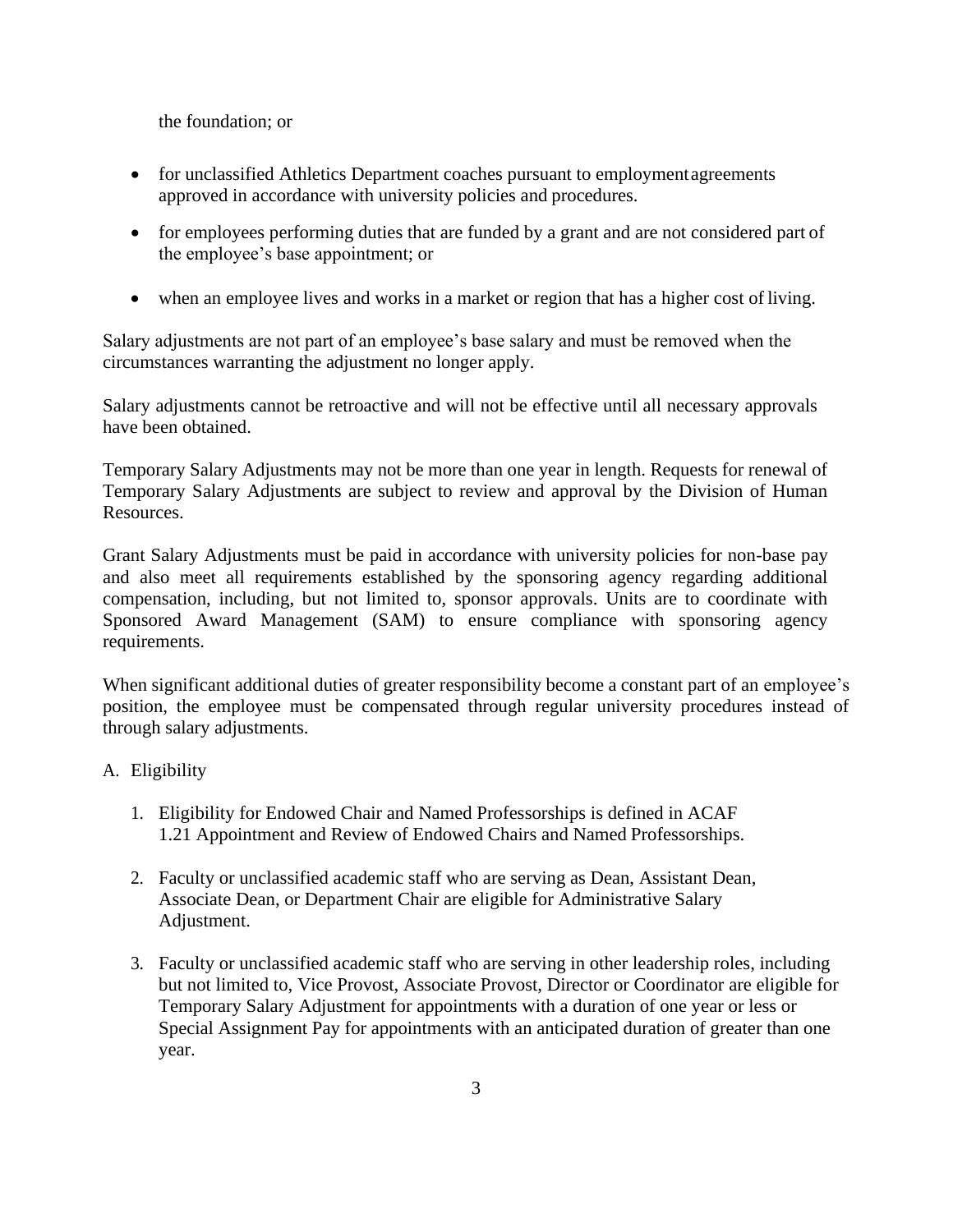- 4. Faculty who take on additional teaching duties outside of their contract but within their discipline and within their home department may be compensated using faculty overload.
- 5. Faculty who take on additional duties, other than teaching, outside of their contract but within their discipline and within their home department may be compensated using a temporary salary adjustment if the duration is less than one year or special assignment pay if the duration is expected to be longer than one year. Additional work performed by faculty outside of their contract in another discipline or outside their home academic unit is considered dual employment.
- 6. Faculty are eligible for Faculty Overload, Grant Salary Adjustment, Temporary Salary Adjustment, and Special Assignment Pay.
- 7. Classified and Unclassified Staff are eligible for Grant Salary Adjustment, Market or Geographic Differential Pay, Temporary Salary Adjustment, and Special Assignment Pay.
- 8. Temporary employees and student employees are not eligible for salary adjustments outside of base pay.
- B. University Affiliated Foundation Salary Adjustments
	- 1. Salary adjustments from university affiliated foundations must be in accordance with the approval policies established by the foundation board providing the funding and paid by the foundation. The foundation is responsible for appropriate withholdings and tax notifications.
	- 2. Salary adjustments from university affiliated foundations for unclassified university administrators at the rank of Vice President or above must be approved in advance by the Board of Trustees.
	- 3. Foundation funds paid to an employee for purposes of recruitment or retention that are part of the employee's salary for the duration of their employment are considered part of the employee's base salary and will be handled through regular university procedures.

### **RELATED UNIVERSITY, STATE AND FEDERAL POLICIES**

[State Human Resources Regulations 19-705.07 and 19-706.05](https://admin.sc.gov/files/2016%20HR%20Regulations-Combined%20Website%20Version.pdf) [ACAF 1.21 Appointment and Review of Endowed Chairs and Named Professorships](http://www.sc.edu/policies/ppm/acaf121.pdf) [HR 1.78 Dual Employment](http://www.sc.edu/policies/ppm/hr178.pdf)